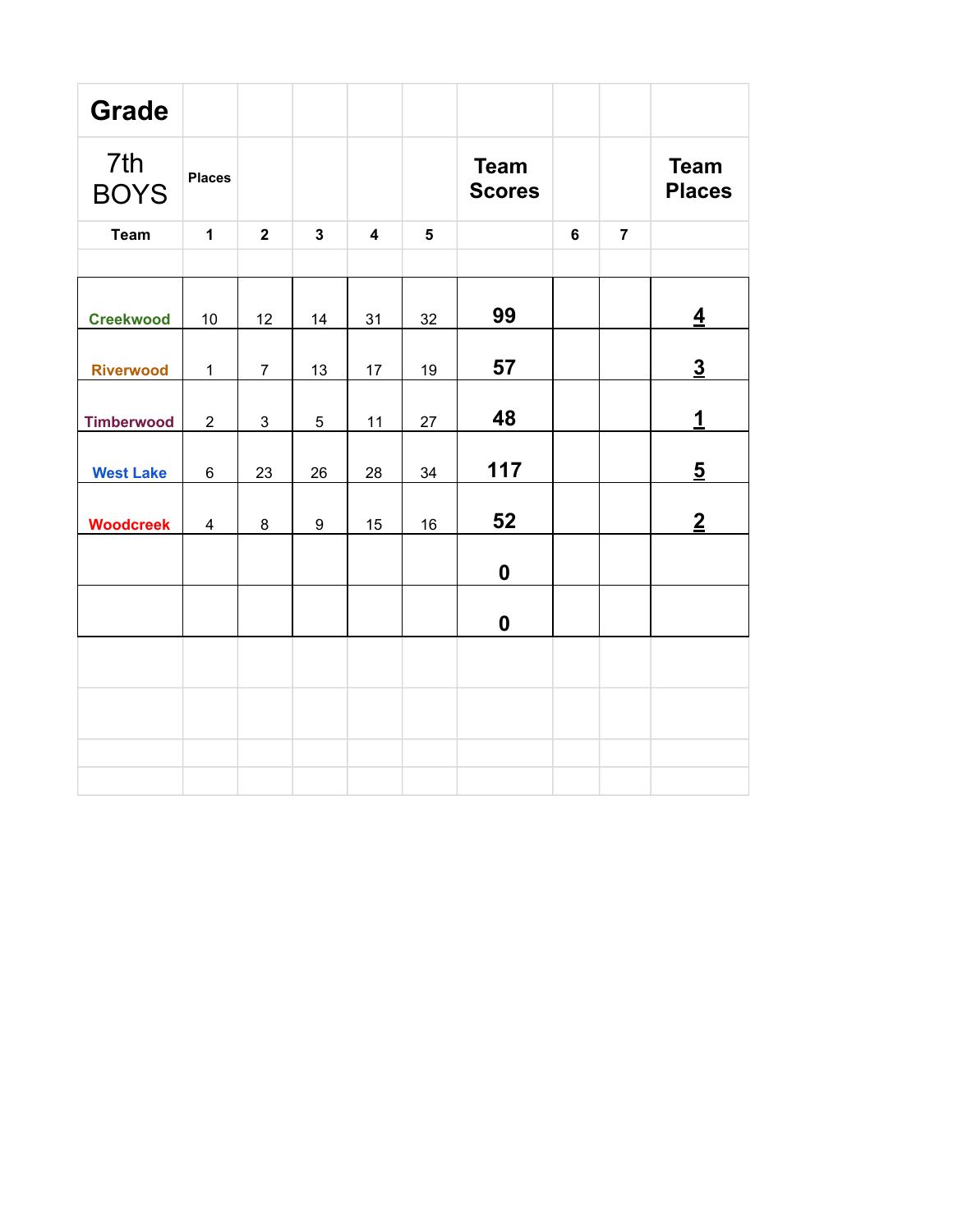|                | 7TH Grade Boys           |                   |             |       |         |    |              |                   |             |       |         |     |                  |            |              |            |          |
|----------------|--------------------------|-------------------|-------------|-------|---------|----|--------------|-------------------|-------------|-------|---------|-----|------------------|------------|--------------|------------|----------|
|                | Last Name                | <b>First Name</b> | School      | Place | Time    |    | Last Name    | <b>First Name</b> | School      | Place | Time    |     | Last Name        | First Name | School Place |            | Time     |
| 1              | Martinez                 | Pierre            | RMS         | 01    | 12:25   | 43 | Coy          | Wesley            | <b>WMS</b>  | 43    | 16:06   | 85  | Grube            | Patrick    | CMS          | 85         | 20:59    |
| $\overline{2}$ | Mugambi                  | Eli               | <b>TMS</b>  | 02    | 12:35   | 44 | Smith        | Ryan              | <b>CMS</b>  | 44    | 16:08   | 86  | Delap            | Samuel     | CMS          | 86         | 21:19    |
| 3              | Williams                 | Caleb             | <b>TMS</b>  | 03    | 12:55   | 45 | Telford      | Noah              | RMS         | 45    | 16:08   | 87  | Ortiz            | Matthew    | <b>CMS</b>   | 87         | 22:08    |
| 4              | Estrada                  | Samuel            | WMS         | 04    | 12:58   | 46 | Ramos        | Tristan           | <b>CMS</b>  | 46    | 16:14   | 88  | Moreno           | Cohen      | <b>CMS</b>   | 88         | 22:39    |
| 5              | Sanchez                  | Julian            | <b>TMS</b>  | 05    | 13:06   | 47 | LaBome       | Sedrick           | <b>CMS</b>  | 47    | 16:17   | 89  | Sean             | Brumfield  | <b>RMS</b>   | 89         | 23:02    |
| 6              | Rivas                    | Alek              | <b>WLMS</b> | 06    | 13:30   | 48 | Smith        | Carson            | <b>TMS</b>  | 48    | 16:17.5 | 90  | Paze             | Juan       | <b>RMS</b>   | 90         | 23:02.5  |
| $\overline{7}$ | Cys                      | Enzo              | <b>RMS</b>  | 07    | 13:32   | 49 | Bohorguez    | Steven            | <b>CMS</b>  | 49    | 16:17.8 | 91  | Touchet          |            | <b>RMS</b>   | 91         | 23:10    |
|                | Fernandez                |                   | <b>WMS</b>  | 08    | 13:35   |    |              |                   | <b>TMS</b>  | 50    |         | 92  | Batiste          |            | <b>WMS</b>   | 92         | 23:34    |
| 8              |                          | Тy                |             |       |         | 50 | Hampton      | Artis             |             |       | 16:21   |     |                  | Ladaimian  |              |            |          |
| 9              | Harrison                 | Cayden            | WMS         | 09    | 13:37   | 51 | Thomas       | Jaxson            | <b>CMS</b>  | 51    | 16:22   | 93  | Durkan           | Collin     | <b>RMS</b>   | 93         | 26:45:00 |
| 10             | Foltz                    | CJ                | <b>CMS</b>  | 10    | 13:41   | 52 | Zepeda       | Chris             | WLMS        | 52    | 16:22.5 | 94  | Turner           | Elijah     | <b>CMS</b>   | <b>DNR</b> |          |
| 11             | Smith                    | Owen              | <b>TMS</b>  | 11    | 13:43   | 53 | Soileau      | Connor            | <b>CMS</b>  | 53    | 16:24   | 95  | Logan            | Riley      | CMS          | <b>DNR</b> |          |
| 12             | Gonzalez                 | Tiago             | <b>CMS</b>  | 12    | 13:44   | 54 | Martinez     | Francisco         | <b>TMS</b>  | 54    | 16:25   | 96  | Reale            | John       | <b>CMS</b>   | <b>DNR</b> |          |
| 13             | Mazingo                  | Jed               | rms         | 13    | 13:52   | 55 | Carlsuard    | Kainoa            | WMS         | 55    | 16:31   | 97  | Rulong           | Lucas      | <b>CMS</b>   | <b>DNR</b> |          |
| 14             | Madrid                   | Risten            | <b>CMS</b>  | 14    | 13:56   | 56 | Ali          | Ahsim             | rms         | 56    | 16:34   | 98  | Smith            | Cash       | <b>CMS</b>   | <b>DNR</b> |          |
| 15             | Davis                    | Jonathan          | WMS         | 15    | 13:57   | 57 | Trujillo     | Jorge             | <b>TMS</b>  | 57    | 16:44   | 99  | Simon            | Jack       | <b>RMS</b>   | <b>DNR</b> |          |
| 16             | Craven                   | Jacob             | <b>WMS</b>  | 16    | 14:00   | 58 | Heun         | Benjamin          | <b>RMS</b>  | 58    | 16:48   | 100 | Gentry           | Myles      | <b>CMS</b>   | <b>DNS</b> |          |
| 17             | Casanova                 | Rosh              | <b>RMS</b>  | 17    | 14:04   | 59 | Merchan      |                   | <b>RMS</b>  | 59    | 16:49   | 101 | Weldon           | Mason      | <b>CMS</b>   | <b>DNS</b> |          |
| 18             | Triana                   | Nicolas           | WMS         | 18    | 14:04.5 | 60 | Sherrhouse   | Dobson            | rms         | 60    | 16:59   | 102 | Flores           | Thomas     | <b>WMS</b>   | <b>DNS</b> |          |
| 19             | Santon                   | Sawyer            | <b>RMS</b>  | 19    | 14:12   | 61 | Dugas        | Cohen             | <b>CMS</b>  | 61    | 16:59.5 |     | $103$ King       | Derrick    | <b>WMS</b>   | <b>DNS</b> |          |
| 20             | Reese                    | Jack              | <b>TMS</b>  | 20    | 14:22   | 62 | Nebeker      | Carsen            | <b>WLMS</b> | 62    | 17:05   | 104 | Meador-Mal Isaac |            | <b>WMS</b>   | <b>DNS</b> |          |
|                |                          |                   |             |       |         |    |              |                   |             |       |         |     |                  |            |              |            |          |
| 21             | Hartman                  | Will              | <b>RMS</b>  | 21    | 14:27   | 63 | Vaught       | Jake              | WLMS        | 63    | 17:07   | 107 |                  |            |              |            |          |
| 22             | Limbaugh                 | Luke              | <b>RMS</b>  | 22    | 14:29   | 64 | Hernaudez    | Sebastian         | <b>CMS</b>  | 64    | 17:10   | 108 |                  |            |              |            |          |
| 23             | Greene                   | Austin            | <b>WLMS</b> | 23    | 14:36   | 65 | Falcone      | Chris             | <b>RMS</b>  | 65    | 17:12   | 109 |                  |            |              |            |          |
| 24             | Sanabria Martinez Emilio |                   | RMS         | 24    | 14:41   | 66 | Harriman     | Dane              | <b>CMS</b>  | 66    | 17:16   | 110 |                  |            |              |            |          |
|                | 25   Istratescu          | Ashton            | <b>CMS</b>  | 25    | 14:51   | 67 | McGrew       | David             | <b>CMS</b>  | 67    | 17:32   | 111 |                  |            |              |            |          |
| 26             | Celestine                | <b>Braden</b>     | WLMS        | 26    | 14:58   | 68 | Lozano       | Leondardo         | rms         | 68    | 17:32.5 | 112 |                  |            |              |            |          |
| 27             | Heavrin                  | Isaac             | <b>TMS</b>  | 27    | 15:11   | 69 | Hill         | Kaleb             | <b>TMS</b>  | 69    | 17:39   | 113 |                  |            |              |            |          |
| 28             | Womack                   | Airisten          | WLMS        | 28    | 15:20   | 70 | Brown        | Nathan            | <b>CMS</b>  | 70    | 17:41   | 114 |                  |            |              |            |          |
| 29             | Lewis                    | Caleb             | WMS         | 29    | 15:24   | 71 | West         | Xander            | <b>CMS</b>  | 71    | 17:43   | 115 |                  |            |              |            |          |
| 30             | <b>Brian</b>             | Reid              | <b>TMS</b>  | 30    | 15:28   | 72 | Navarro      | Alessandro        | rms         | 72    | 17:44   | 116 |                  |            |              |            |          |
| 31             | Mooney                   | Joaquin           | <b>CMS</b>  | 31    | 15.32   | 73 | McWhorter    | Max               | <b>CMS</b>  | 73    | 17:56   | 118 |                  |            |              |            |          |
| 32             | Childress                | Noah              | <b>CMS</b>  | 32    | 15:35   | 74 | Divall       | Neil              | <b>TMS</b>  | 74    | 18:08   | 119 |                  |            |              |            |          |
| 33             | Johnson                  | Preston           | WMS         | 33    | 15:35.5 | 75 | Savoie       | Ryan              | RMS         | 75    | 18:15   | 120 |                  |            |              |            |          |
| 34             | Kascsak                  | Landon            | WLMS        | 34    | 15:36   | 76 |              |                   |             | 76    | 18:17   | 121 |                  |            |              |            |          |
| 35             | Johnston                 | <b>Nicolas</b>    | <b>WMS</b>  | 35    | 15:39   | 77 | Wilson       | Jacob             | <b>RMS</b>  | 77    | 18:29   | 122 |                  |            |              |            |          |
|                |                          |                   |             |       |         |    |              |                   |             |       |         |     |                  |            |              |            |          |
|                | 36   Mcleroy             | Wyatt             | <b>TMS</b>  | 36    | 15:54   |    | 78 Sissons   | Sebastion         | <b>CMS</b>  | 78    | 18:47   | 123 |                  |            |              |            |          |
|                | 37   Wolfram             | Jacob             | <b>RMS</b>  | 37    | 15:57   | 79 | Hill         | Warren            | <b>WMS</b>  | 79    | 19:03   | 124 |                  |            |              |            |          |
| 38             | LaCour                   | Ryan              | <b>TMS</b>  | 38    | 16:00   | 80 | Swann-Martin | Rhodry            | <b>CMS</b>  | 80    | 19:20   | 125 |                  |            |              |            |          |
| 39             | Louis                    | Logan             | <b>WLMS</b> | 39    | 16:04   | 81 | Huffty       | Lincoln           | <b>CMS</b>  | 81    | 19:21   | 126 |                  |            |              |            |          |
| 40             | Mooring                  | <b>Bryant</b>     | <b>CMS</b>  | 40    | 16:05   | 82 | Bhakta       | Nayel             | <b>WMS</b>  | 82    | 19:26   | 127 |                  |            |              |            |          |
| 41             | Argueta                  | Dennis            | <b>WLMS</b> | 41    | 16.05.5 | 83 | Phin         | Calum             | <b>RMS</b>  | 83    | 19:38   | 128 |                  |            |              |            |          |
|                | 42 Castilo               | Geovani           | <b>CMS</b>  | 42    | 16:06   | 84 | Kellogg      | Ethan             | <b>RMS</b>  | 84    | 20:15   | 129 |                  |            |              |            |          |
|                |                          |                   |             |       |         |    |              |                   |             |       |         |     |                  |            |              |            |          |
|                |                          |                   |             |       |         |    |              |                   |             |       |         |     |                  |            |              |            |          |
|                |                          |                   |             |       |         |    |              |                   |             |       |         |     |                  |            |              |            |          |
|                |                          |                   |             |       |         |    |              |                   |             |       |         |     |                  |            |              |            |          |
|                |                          |                   |             |       |         |    |              |                   |             |       |         |     |                  |            |              |            |          |
|                |                          |                   |             |       |         |    |              |                   |             |       |         |     |                  |            |              |            |          |
|                |                          |                   |             |       |         |    |              |                   |             |       |         |     |                  |            |              |            |          |
|                |                          |                   |             |       |         |    |              |                   |             |       |         |     |                  |            |              |            |          |
|                |                          |                   |             |       |         |    |              |                   |             |       |         |     |                  |            |              |            |          |
|                |                          |                   |             |       |         |    |              |                   |             |       |         |     |                  |            |              |            |          |
|                |                          |                   |             |       |         |    |              |                   |             |       |         |     |                  |            |              |            |          |
|                |                          |                   |             |       |         |    |              |                   |             |       |         |     |                  |            |              |            |          |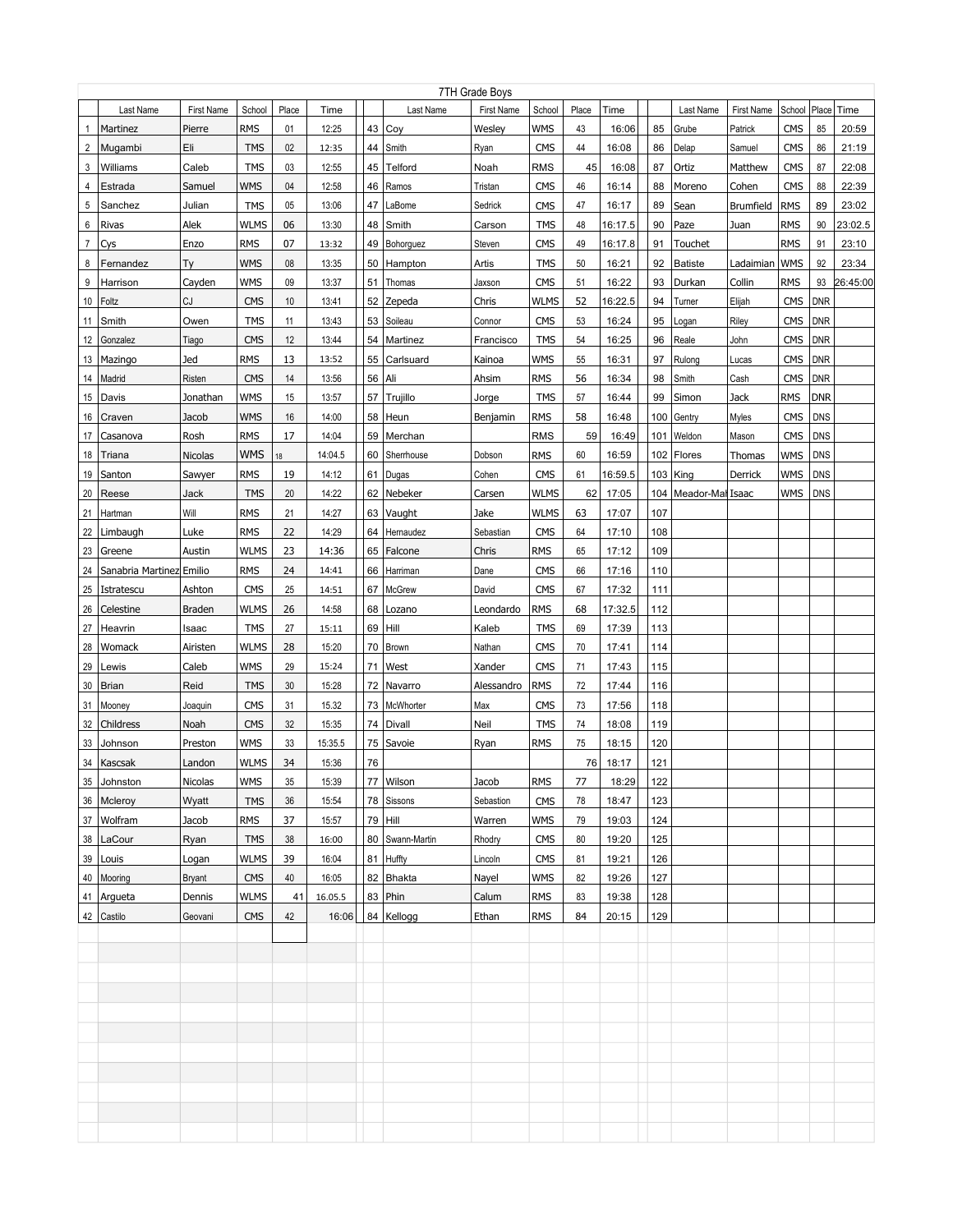|  |  | in a |  |  |  |  |  |  |  |
|--|--|------|--|--|--|--|--|--|--|
|  |  |      |  |  |  |  |  |  |  |
|  |  |      |  |  |  |  |  |  |  |
|  |  |      |  |  |  |  |  |  |  |
|  |  |      |  |  |  |  |  |  |  |
|  |  |      |  |  |  |  |  |  |  |
|  |  |      |  |  |  |  |  |  |  |
|  |  |      |  |  |  |  |  |  |  |
|  |  |      |  |  |  |  |  |  |  |
|  |  |      |  |  |  |  |  |  |  |
|  |  |      |  |  |  |  |  |  |  |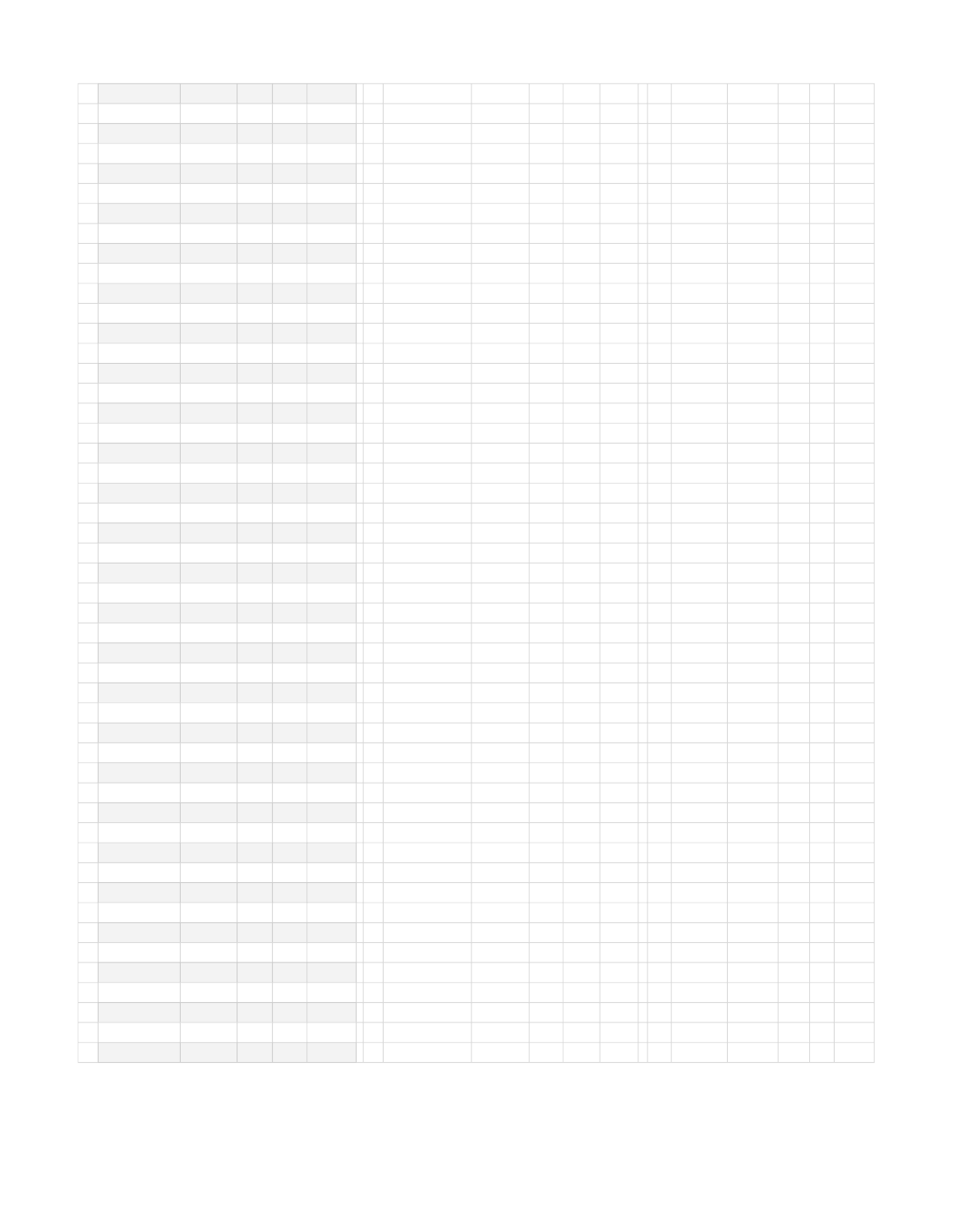| <b>CMS 7TH GRADE BOYS</b> |               |                      |            |           |  |    |              |            |                     |       |            |  |  |
|---------------------------|---------------|----------------------|------------|-----------|--|----|--------------|------------|---------------------|-------|------------|--|--|
| Last Name                 | First Name    | School               | Place      | Time      |  |    | Last Name    | First Name | School              | Place | Time       |  |  |
| $1$ Foltz                 | CJ            | <b>CMS</b>           | $10$       |           |  |    | $31$ Smith   | Cash       | $CMS$ DNR           |       | ${\sf NR}$ |  |  |
| $2$ Madrid                | Risten        | <b>CMS</b>           | 14         |           |  |    | 32 Moreno    | Cohen      | $CMS$ 88            |       |            |  |  |
| 3 Gonzalez                | Tiago         | <b>CMS</b>           | 12         |           |  |    | 33 Thomas    | Jaxson     | $CMS$ 51            |       |            |  |  |
| $4$ Smith                 | Ryan          | <b>CMS</b>           | $44\,$     |           |  |    | 34 Childress | Noah       | $CMS$ <sub>32</sub> |       |            |  |  |
| 5 Sissons                 | Sebastion     | <b>CMS</b>           | 78         |           |  |    | 35 Soileau   | Connor     | $CMS$ <sub>53</sub> |       |            |  |  |
| 6 LaBome                  | Sedrick       | <b>CMS</b>           | $47\,$     |           |  | 36 |              |            | <b>CMS</b>          |       |            |  |  |
| $7$ Bohorguez             | Steven        | <b>CMS</b>           | 49         |           |  | 37 |              |            | <b>CMS</b>          |       |            |  |  |
| 8 Mooney                  | Joaquin       | <b>CMS</b>           | 31         |           |  | 38 |              |            | <b>CMS</b>          |       |            |  |  |
| 9 Castilo                 | Geovani       | <b>CMS</b>           | 42         |           |  | 39 |              |            | <b>CMS</b>          |       |            |  |  |
| 10 Swann-Martin           | Rhodry        | <b>CMS</b>           | 80         |           |  | 40 |              |            | <b>CMS</b>          |       |            |  |  |
| $_{11}$ Ramos             | Tristan       | <b>CMS</b>           | 46         |           |  | 41 |              |            | <b>CMS</b>          |       |            |  |  |
| $_{12}$ Brown             | Nathan        | <b>CMS</b>           | $70\,$     |           |  | 42 |              |            | <b>CMS</b>          |       |            |  |  |
| 13 McGrew                 | David         | <b>CMS</b>           | 67         |           |  | 43 |              |            | <b>CMS</b>          |       |            |  |  |
| $_{14}$ Dugas             | Cohen         | <b>CMS</b>           | 61         |           |  | 44 |              |            | <b>CMS</b>          |       |            |  |  |
| $15$ Harriman             | Dane          | <b>CMS</b>           | 66         |           |  | 45 |              |            | <b>CMS</b>          |       |            |  |  |
| $_{16}$ Gentry            | Myles         | <b>CMS</b>           | <b>DNS</b> |           |  | 46 |              |            | <b>CMS</b>          |       |            |  |  |
| $17$ Grube                | Patrick       | <b>CMS</b>           | 85         |           |  | 47 |              |            | <b>CMS</b>          |       |            |  |  |
| 18 Hernaudez              | Sebastian     | <b>CMS</b>           | 64         |           |  | 48 |              |            | <b>CMS</b>          |       |            |  |  |
| 19 Mooring                | <b>Bryant</b> | <b>CMS</b>           | 40         |           |  | 49 |              |            | <b>CMS</b>          |       |            |  |  |
| <sub>20</sub> Weldon      | Mason         | <b>CMS</b>           | <b>DNS</b> | <b>NR</b> |  | 50 |              |            | <b>CMS</b>          |       |            |  |  |
| <sub>21</sub> McWhorter   | Max           | <b>CMS</b>           | 73         |           |  | 51 |              |            | <b>CMS</b>          |       |            |  |  |
| $_{22}$ Turner            | Elijah        | CMS   <sub>DNR</sub> |            | INJ       |  | 52 |              |            | <b>CMS</b>          |       |            |  |  |
| $_{23}$ Ortiz             | Matthew       | <b>CMS</b>           | ${\bf 87}$ |           |  | 53 |              |            | <b>CMS</b>          |       |            |  |  |
| $_{24}$ Delap             | Samuel        | <b>CMS</b>           | 86         |           |  | 54 |              |            | <b>CMS</b>          |       |            |  |  |
| $_{25}$   Logan           | Riley         | <b>CMS</b>           | <b>DNR</b> | <b>NR</b> |  | 55 |              |            | <b>CMS</b>          |       |            |  |  |
| $_{26}$ Istratescu        | Ashton        | <b>CMS</b>           | 25         |           |  | 56 |              |            | <b>CMS</b>          |       |            |  |  |
| $_{27}$ Huffty            | Lincoln       | <b>CMS</b>           | 81         | NR        |  | 57 |              |            | <b>CMS</b>          |       |            |  |  |
| $_{28}$ West              | Xander        | <b>CMS</b>           | 71         |           |  | 58 |              |            | <b>CMS</b>          |       |            |  |  |
| $_{29}$ Reale             | John          | <b>CMS</b>           | <b>DNR</b> | <b>NR</b> |  | 59 |              |            | <b>CMS</b>          |       |            |  |  |
| 30 Rulong                 | Lucas         | $CMS \vert_{DNR}$    |            | <b>NR</b> |  | 60 |              |            | <b>CMS</b>          |       |            |  |  |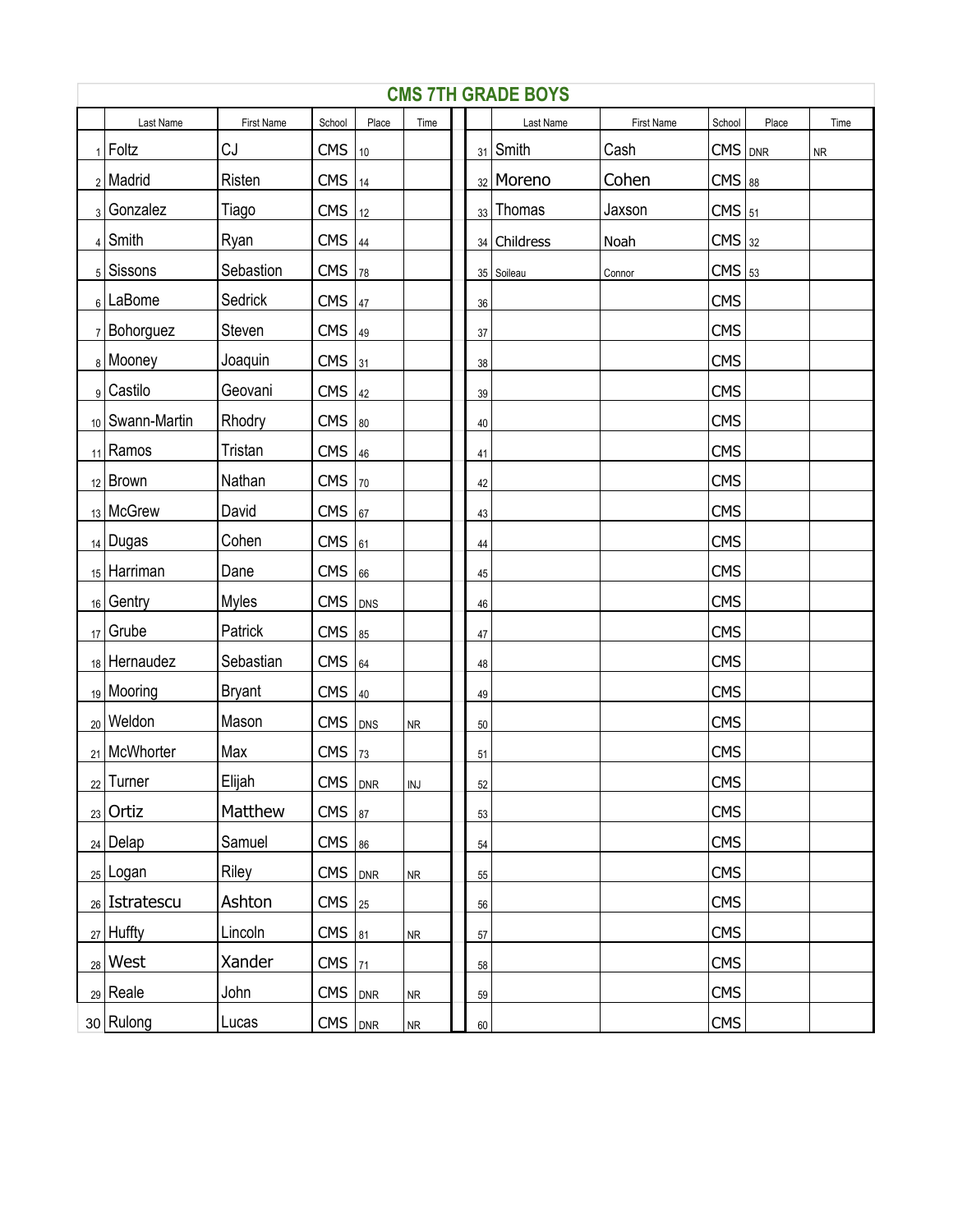|        | <b>RMS 7TH GRADE BOYS</b> |                  |            |            |      |  |    |           |            |            |      |  |  |  |
|--------|---------------------------|------------------|------------|------------|------|--|----|-----------|------------|------------|------|--|--|--|
|        | Last Name                 | First Name       | School     | Place      | Time |  |    | Last Name | First Name | School     | Time |  |  |  |
|        | $1$ Ali                   | Ahsim            | <b>RMS</b> | 56         |      |  | 31 |           |            | <b>RMS</b> |      |  |  |  |
|        | $2$ Sean                  | <b>Brumfield</b> | <b>RMS</b> | 89         |      |  | 32 |           |            | <b>RMS</b> |      |  |  |  |
|        | 3 Casanova                | Rosh             | <b>RMS</b> | 17         |      |  | 33 |           |            | <b>RMS</b> |      |  |  |  |
|        | $4$ Cys                   | Enzo             | <b>RMS</b> | 07         |      |  | 34 |           |            | <b>RMS</b> |      |  |  |  |
|        | 5 Santon                  | Sawyer           | <b>RMS</b> | 19         |      |  | 35 |           |            | <b>RMS</b> |      |  |  |  |
|        | $6$ Limbaugh              | Luke             | <b>RMS</b> | 22         |      |  | 36 |           |            | <b>RMS</b> |      |  |  |  |
|        | $7$ Kellogg               | Ethan            | <b>RMS</b> | 84         |      |  | 37 |           |            | <b>RMS</b> |      |  |  |  |
|        | 8 Wilson                  | Jacob            | <b>RMS</b> | 77         |      |  | 38 |           |            | <b>RMS</b> |      |  |  |  |
|        | 9 Sanabria Martin Emilio  |                  | <b>RMS</b> | 24         |      |  | 39 |           |            | <b>RMS</b> |      |  |  |  |
|        | $10$ Heun                 | Benjamin         | <b>RMS</b> | 58         |      |  | 40 |           |            | <b>RMS</b> |      |  |  |  |
|        | 11 Lozano                 | Leondardo        | <b>RMS</b> | 68         |      |  | 41 |           |            | <b>RMS</b> |      |  |  |  |
|        | 12 Wolfram                | Jacob            | <b>RMS</b> | 37         |      |  | 42 |           |            | <b>RMS</b> |      |  |  |  |
|        | 13 Mazingo                | Jed              | <b>RMS</b> | 13         |      |  | 43 |           |            | <b>RMS</b> |      |  |  |  |
|        | $14$ Simon                | <b>Jack</b>      | <b>RMS</b> | <b>DNR</b> |      |  | 44 |           |            | <b>RMS</b> |      |  |  |  |
|        | 15   Navarro              | Alessandro       | <b>RMS</b> | $72\,$     |      |  | 45 |           |            | <b>RMS</b> |      |  |  |  |
|        | 16 Falcone                | Chris            | <b>RMS</b> | 65         |      |  | 46 |           |            | <b>RMS</b> |      |  |  |  |
|        | $17$ Savoie               | Ryan             | <b>RMS</b> | ${\bf 75}$ |      |  | 47 |           |            | <b>RMS</b> |      |  |  |  |
|        | $18$ Phin                 | Calum            | <b>RMS</b> | 83         |      |  | 48 |           |            | <b>RMS</b> |      |  |  |  |
|        | $19$ Paze                 | Juan             | <b>RMS</b> | $90\,$     |      |  | 49 |           |            | <b>RMS</b> |      |  |  |  |
|        | 20 Martinez               | Pierre           | <b>RMS</b> | 01         |      |  | 50 |           |            | <b>RMS</b> |      |  |  |  |
|        | $21$ Touchet              |                  | <b>RMS</b> | 91         |      |  | 51 |           |            | <b>RMS</b> |      |  |  |  |
|        | 22 Hartman                | Will             | <b>RMS</b> | 21         |      |  | 52 |           |            | <b>RMS</b> |      |  |  |  |
|        | $23$ Durkan               | Collin           | <b>RMS</b> | 93         |      |  | 53 |           |            | <b>RMS</b> |      |  |  |  |
|        | 24   Sherrhouse           | Dobson           | <b>RMS</b> | 60         |      |  | 54 |           |            | <b>RMS</b> |      |  |  |  |
|        | 25 Telfrod                | Noah             | <b>RMS</b> | 45         |      |  | 55 |           |            | <b>RMS</b> |      |  |  |  |
|        | 26 Merchan                |                  | <b>RMS</b> | 59         |      |  | 56 |           |            | <b>RMS</b> |      |  |  |  |
| $27\,$ |                           |                  | <b>RMS</b> |            |      |  | 57 |           |            | <b>RMS</b> |      |  |  |  |
| 28     |                           |                  | <b>RMS</b> |            |      |  | 58 |           |            | <b>RMS</b> |      |  |  |  |
| 29     |                           |                  | <b>RMS</b> |            |      |  | 59 |           |            | <b>RMS</b> |      |  |  |  |
| $30\,$ |                           |                  | <b>RMS</b> |            |      |  | 60 |           |            | <b>RMS</b> |      |  |  |  |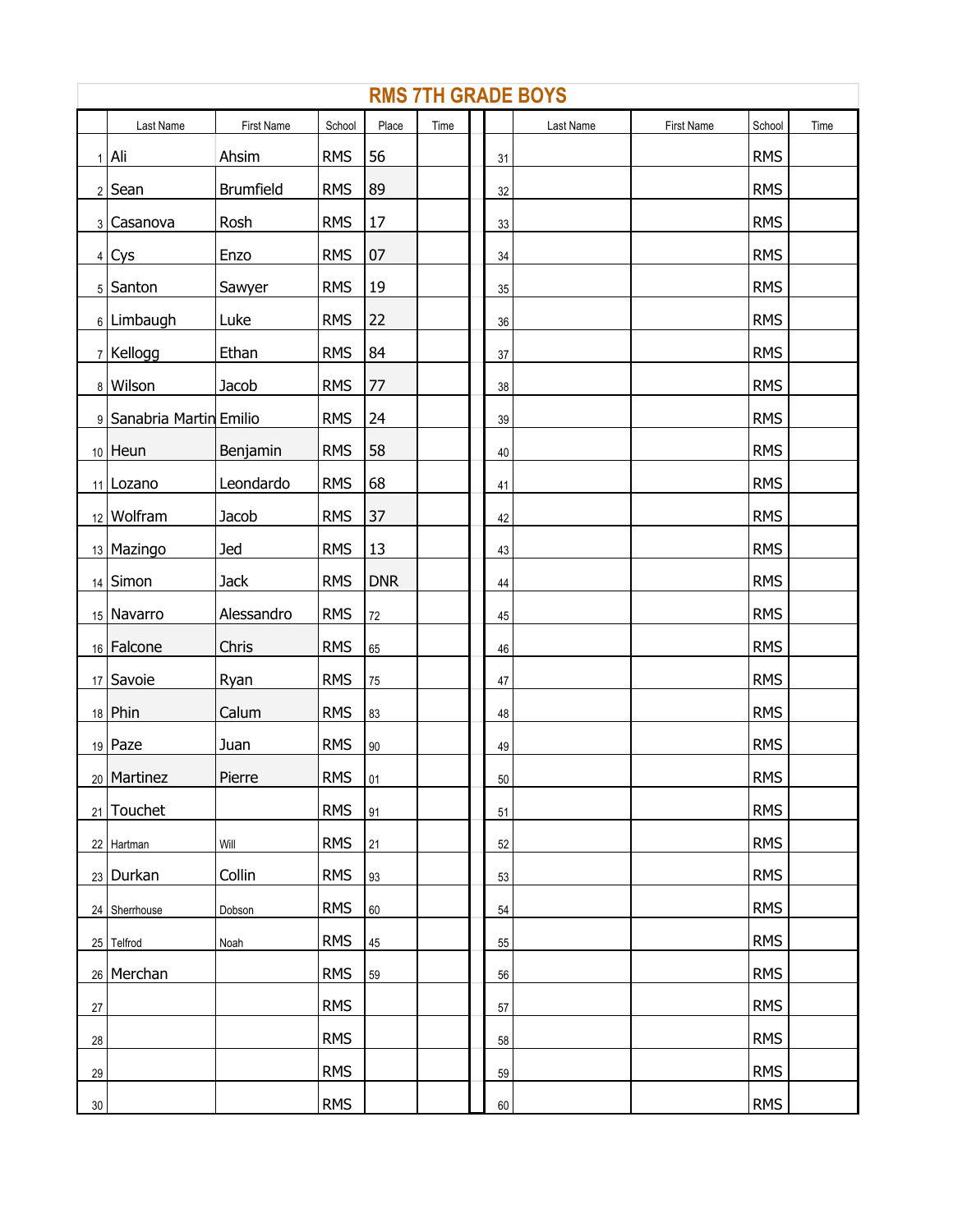|        | <b>TMS 7TH GRADE BOYS</b> |            |            |       |      |  |        |           |            |            |      |  |  |  |
|--------|---------------------------|------------|------------|-------|------|--|--------|-----------|------------|------------|------|--|--|--|
|        | Last Name                 | First Name | School     | Place | Time |  |        | Last Name | First Name | School     | Time |  |  |  |
|        | $1$ Brian                 | Reid       | <b>TMS</b> | 30    |      |  | 31     |           |            | <b>TMS</b> |      |  |  |  |
|        | $2$ Hampton               | Artis      | <b>TMS</b> | 50    |      |  | 32     |           |            | <b>TMS</b> |      |  |  |  |
|        | 3 Heavrin                 | Isaac      | <b>TMS</b> | 27    |      |  | $33\,$ |           |            | <b>TMS</b> |      |  |  |  |
|        | $4$ LaCour                | Ryan       | <b>TMS</b> | 38    |      |  | 34     |           |            | <b>TMS</b> |      |  |  |  |
|        | 5 Martinez                | Francisco  | <b>TMS</b> | 54    |      |  | 35     |           |            | <b>TMS</b> |      |  |  |  |
|        | 6 Mcleroy                 | Wyatt      | <b>TMS</b> | 36    |      |  | 36     |           |            | <b>TMS</b> |      |  |  |  |
|        | 7 Mugambi                 | Eli        | <b>TMS</b> | 02    |      |  | 37     |           |            | <b>TMS</b> |      |  |  |  |
|        | $8$ Reese                 | Jack       | <b>TMS</b> | 20    |      |  | 38     |           |            | <b>TMS</b> |      |  |  |  |
|        | 9 Sanchez                 | Julian     | <b>TMS</b> | 05    |      |  | 39     |           |            | <b>TMS</b> |      |  |  |  |
|        | $10$ Smith                | Carson     | <b>TMS</b> | 48    |      |  | 40     |           |            | <b>TMS</b> |      |  |  |  |
|        | $11$ Smith                | Owen       | <b>TMS</b> | 11    |      |  | 41     |           |            | <b>TMS</b> |      |  |  |  |
|        | 12 Williams               | Caleb      | <b>TMS</b> | 03    |      |  | 42     |           |            | <b>TMS</b> |      |  |  |  |
|        | 13 Trujillo               | Jorge      | <b>TMS</b> | 57    |      |  | 43     |           |            | <b>TMS</b> |      |  |  |  |
|        | $14$ Hill                 | Kaleb      | <b>TMS</b> | 69    |      |  | 44     |           |            | <b>TMS</b> |      |  |  |  |
|        | $15$ Divall               | Neil       | <b>TMS</b> | 74    |      |  | 45     |           |            | <b>TMS</b> |      |  |  |  |
| 16     |                           |            | <b>TMS</b> |       |      |  | 46     |           |            | <b>TMS</b> |      |  |  |  |
| 17     |                           |            | <b>TMS</b> |       |      |  | 47     |           |            | <b>TMS</b> |      |  |  |  |
| $18\,$ |                           |            | <b>TMS</b> |       |      |  | 48     |           |            | <b>TMS</b> |      |  |  |  |
| 19     |                           |            | <b>TMS</b> |       |      |  | 49     |           |            | <b>TMS</b> |      |  |  |  |
| 20     |                           |            | <b>TMS</b> |       |      |  | $50\,$ |           |            | <b>TMS</b> |      |  |  |  |
| 21     |                           |            | <b>TMS</b> |       |      |  | 51     |           |            | <b>TMS</b> |      |  |  |  |
| 22     |                           |            | <b>TMS</b> |       |      |  | 52     |           |            | <b>TMS</b> |      |  |  |  |
| 23     |                           |            | <b>TMS</b> |       |      |  | 53     |           |            | <b>TMS</b> |      |  |  |  |
| 24     |                           |            | <b>TMS</b> |       |      |  | 54     |           |            | <b>TMS</b> |      |  |  |  |
| $25\,$ |                           |            | <b>TMS</b> |       |      |  | 55     |           |            | <b>TMS</b> |      |  |  |  |
| 26     |                           |            | <b>TMS</b> |       |      |  | 56     |           |            | <b>TMS</b> |      |  |  |  |
| 27     |                           |            | <b>TMS</b> |       |      |  | 57     |           |            | <b>TMS</b> |      |  |  |  |
| 28     |                           |            | <b>TMS</b> |       |      |  | 58     |           |            | <b>TMS</b> |      |  |  |  |
| 29     |                           |            | <b>TMS</b> |       |      |  | 59     |           |            | <b>TMS</b> |      |  |  |  |
| $30\,$ |                           |            | <b>TMS</b> |       |      |  | 60     |           |            | <b>TMS</b> |      |  |  |  |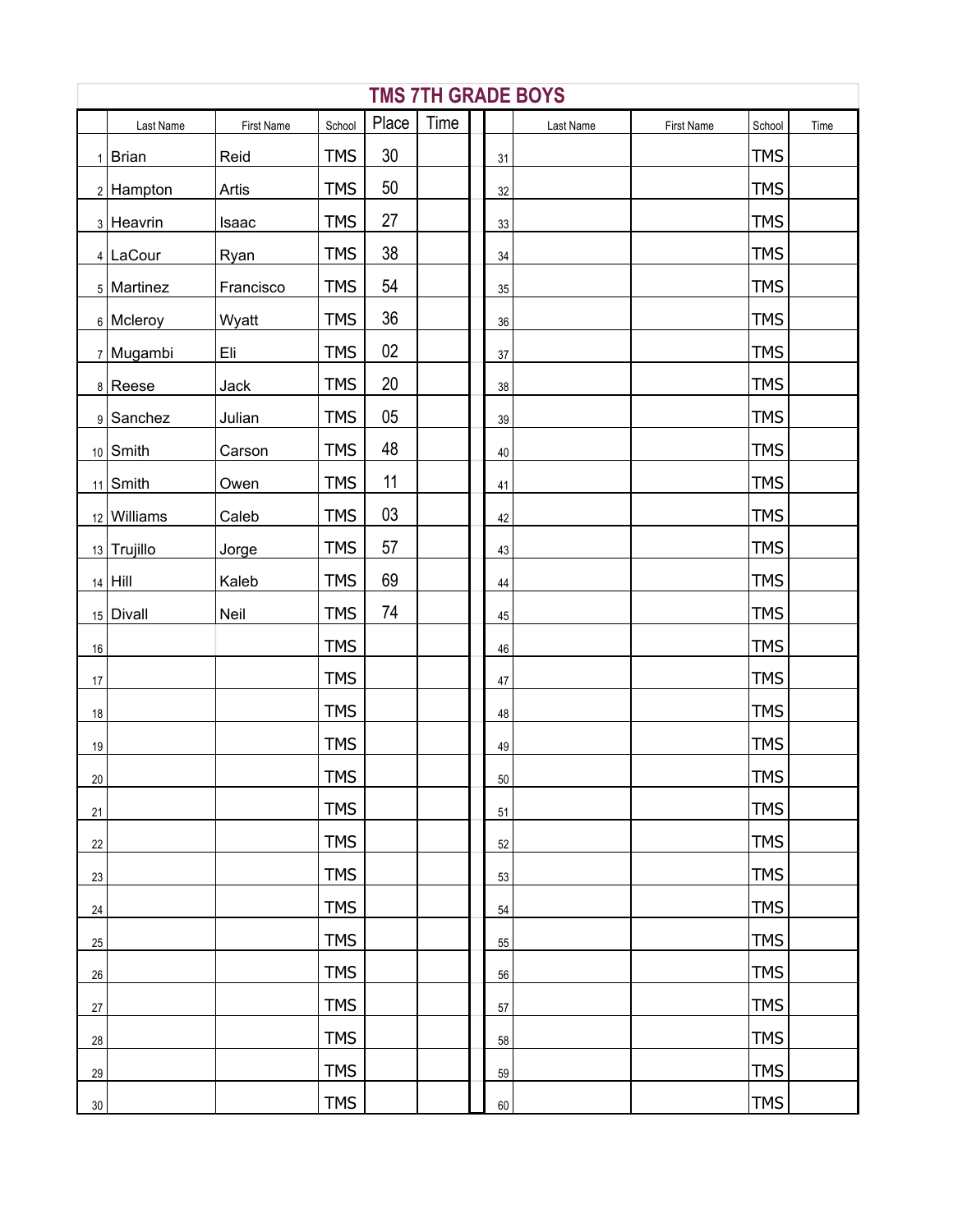|        | <b>WLMS 7TH GRADE BOY</b> |               |                |       |      |        |           |                   |                |  |  |  |  |
|--------|---------------------------|---------------|----------------|-------|------|--------|-----------|-------------------|----------------|--|--|--|--|
|        | Last Name                 | First Name    | School         | Place | Time |        | Last Name | <b>First Name</b> | School<br>Time |  |  |  |  |
|        | 1 Argueta                 | Dennis        | $WLMS$ 43      |       |      | 31     |           |                   | <b>WLMS</b>    |  |  |  |  |
|        | $2$ Celestine             | <b>Braden</b> | WLMS 26        |       |      | 32     |           |                   | <b>WLMS</b>    |  |  |  |  |
|        | 3 Greene                  | Austin        | WLMS 23        |       |      | 33     |           |                   | <b>WLMS</b>    |  |  |  |  |
|        | $4$ Kascsak               | Landon        | WLMS 34        |       |      | 34     |           |                   | <b>WLMS</b>    |  |  |  |  |
|        | $5$ Louis                 | Logan         | WLMS 39        |       |      | 35     |           |                   | <b>WLMS</b>    |  |  |  |  |
|        | 6 Nebeker                 | Carsen        | WLMS 67        |       |      | 36     |           |                   | <b>WLMS</b>    |  |  |  |  |
|        | $7$ Rivas                 | Alek          | WLMS 06        |       |      | $37\,$ |           |                   | <b>WLMS</b>    |  |  |  |  |
|        | 8 Vaught                  | Jake          | WLMS 63        |       |      | 38     |           |                   | <b>WLMS</b>    |  |  |  |  |
|        | 9 Womack                  | Airisten      | WLMS 28        |       |      | 39     |           |                   | <b>WLMS</b>    |  |  |  |  |
|        | 10 Zepeda                 | Chris         | <b>WLMS</b> 52 |       |      | 40     |           |                   | <b>WLMS</b>    |  |  |  |  |
| 11     |                           |               | <b>WLMS</b>    |       |      | 41     |           |                   | <b>WLMS</b>    |  |  |  |  |
| 12     |                           |               | <b>WLMS</b>    |       |      | 42     |           |                   | <b>WLMS</b>    |  |  |  |  |
| 13     |                           |               | <b>WLMS</b>    |       |      | 43     |           |                   | <b>WLMS</b>    |  |  |  |  |
| 14     |                           |               | <b>WLMS</b>    |       |      | 44     |           |                   | <b>WLMS</b>    |  |  |  |  |
| 15     |                           |               | <b>WLMS</b>    |       |      | $45\,$ |           |                   | <b>WLMS</b>    |  |  |  |  |
| $16\,$ |                           |               | <b>WLMS</b>    |       |      | 46     |           |                   | <b>WLMS</b>    |  |  |  |  |
| $17\,$ |                           |               | <b>WLMS</b>    |       |      | 47     |           |                   | <b>WLMS</b>    |  |  |  |  |
| $18\,$ |                           |               | <b>WLMS</b>    |       |      | 48     |           |                   | <b>WLMS</b>    |  |  |  |  |
| 19     |                           |               | <b>WLMS</b>    |       |      | 49     |           |                   | <b>WLMS</b>    |  |  |  |  |
| 20     |                           |               | <b>WLMS</b>    |       |      | 50     |           |                   | <b>WLMS</b>    |  |  |  |  |
| 21     |                           |               | <b>WLMS</b>    |       |      | 51     |           |                   | <b>WLMS</b>    |  |  |  |  |
| $22\,$ |                           |               | <b>WLMS</b>    |       |      | 52     |           |                   | <b>WLMS</b>    |  |  |  |  |
| 23     |                           |               | <b>WLMS</b>    |       |      | 53     |           |                   | <b>WLMS</b>    |  |  |  |  |
| 24     |                           |               | <b>WLMS</b>    |       |      | 54     |           |                   | <b>WLMS</b>    |  |  |  |  |
| $25\,$ |                           |               | <b>WLMS</b>    |       |      | 55     |           |                   | <b>WLMS</b>    |  |  |  |  |
| $26\,$ |                           |               | <b>WLMS</b>    |       |      | 56     |           |                   | <b>WLMS</b>    |  |  |  |  |
| $27\,$ |                           |               | <b>WLMS</b>    |       |      | 57     |           |                   | <b>WLMS</b>    |  |  |  |  |
| $28\,$ |                           |               | <b>WLMS</b>    |       |      | 58     |           |                   | <b>WLMS</b>    |  |  |  |  |
| 29     |                           |               | <b>WLMS</b>    |       |      | 59     |           |                   | <b>WLMS</b>    |  |  |  |  |
| $30\,$ |                           |               | <b>WLMS</b>    |       |      | 60     |           |                   | <b>WLMS</b>    |  |  |  |  |